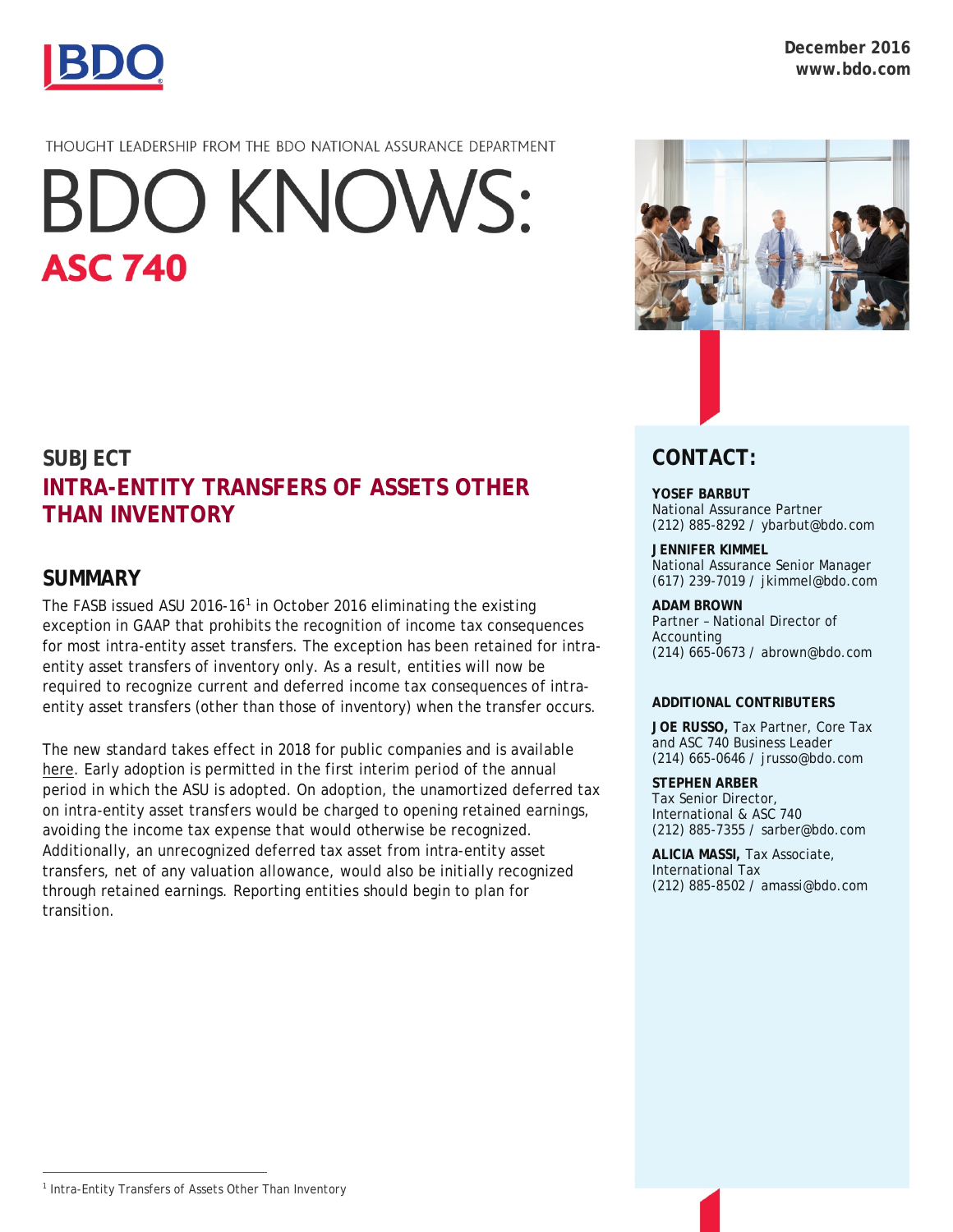# **DETAILS**

#### *Background*

Under current accounting, the income tax effects (i.e., current and deferred) from all intra-entity transfers of assets (i.e., transfers between members of a consolidated reporting entity)<sup>[2](#page-1-0)</sup> are deferred and generally either amortized into income tax expense over the economic useful life of the asset, or recognized when the asset is sold outside the reporting entity or impaired. The entity transferring an asset ("seller") records the net tax effect (i.e., current plus deferred) on the balance sheet as a prepaid tax, $3$  and the tax basis step-up in the entity receiving the asset ("buyer") is not recognized in the reporting entity's consolidated financial statements.<sup>[4](#page-1-2)</sup> Generally, intra-entity tax consequences arise in transfers between different tax paying entities or tax-paying components (an individual entity or group of entities that is consolidated for tax purposes) $5$ included in the reporting entity's consolidated financial statements. If a FIN 48 uncertain tax benefit liability arises from an intra-entity asset transfer, it is also required to be deferred and amortized into income tax expense over the economic useful life or until settlement is reached if sooner.

This rule is an exception to the comprehensive recognition principle of all income tax effects in ASC 740. The recognition exception effectively normalizes the tax rates when an asset is initially transferred and in subsequent periods as the related income is recognized.

Below is an example that illustrates the consolidated financial reporting implications from an intra-entity asset transfer under current accounting:

U.S. domestic entity A ("seller" or "A") and foreign entity B ("buyer" or "B") are members of the same consolidated reporting entity. A's tax rate is 40% (federal and state) and B's tax rate is 15% and both are taxpayers (i.e., no valuation allowance). Entity A has net operating loss (NOL) carryforwards of \$150 million which it has been utilizing in recent years (i.e., A has had pre-NOL taxable income in all recent years). In the current period, A transfers to B a previously acquired amortizable intangible asset having a book value of \$100 million and zero tax basis in a taxable transaction (the remaining book amortization period is 3 years). Entity A maintains a deferred tax liability of \$40 million (taxable difference of \$100 million times 40%). The transfer pricing is \$120 million which reflects the current fair market value. Entity A has no current tax liability since its pre-NOL taxable gain (selling price of \$120 million) is offset by an equivalent amount of NOL carryforwards. The transfer, however, results in a deferred tax benefit of \$40 million (a deferred tax liability of \$40 million is released) and a deferred tax expense of \$48 million for the utilization of NOL carryforwards. Therefore, A's net tax effect from the intra-entity transfer of the intangible asset is \$8 million (a deferred expense of \$48 less a deferred benefit of \$40). Entity B is allowed a tax basis step-up in its jurisdiction for the purchase price of \$120 million which yields a deferred tax benefit of \$3 million (purchase price of \$120 million less book basis of \$100 million times 15%). The intra-entity transaction is considered sustainable (based on technical merits) at the more likely than not level of confidence.

l

<span id="page-1-0"></span><sup>&</sup>lt;sup>2</sup> The ASC's Master Glossary defines the term intra-entity as: "Within the reporting entity. This could be transactions or other activity between subsidiaries of the reporting entity, or between subsidiaries and the parent of the reporting entity. Also called intercompany."

<span id="page-1-1"></span><sup>&</sup>lt;sup>3</sup> Prepaid tax or "deferred charge" is an asset representing a past tax event, and is thus not subject to revaluation for tax rate changes or to the realizability evaluations of ASC 740.

<span id="page-1-3"></span><span id="page-1-2"></span><sup>&</sup>lt;sup>4</sup> ASC 810-10-45-8 requires that taxes paid on intra-entity profits on assets remaining within the consolidated group be deferred and any intra-entity profits be eliminated in consolidation, while ASC 740-10-25-3(e) provides an exception to the general recognition rule for deferred tax assets for basis differences related to intra-entity asset transfers.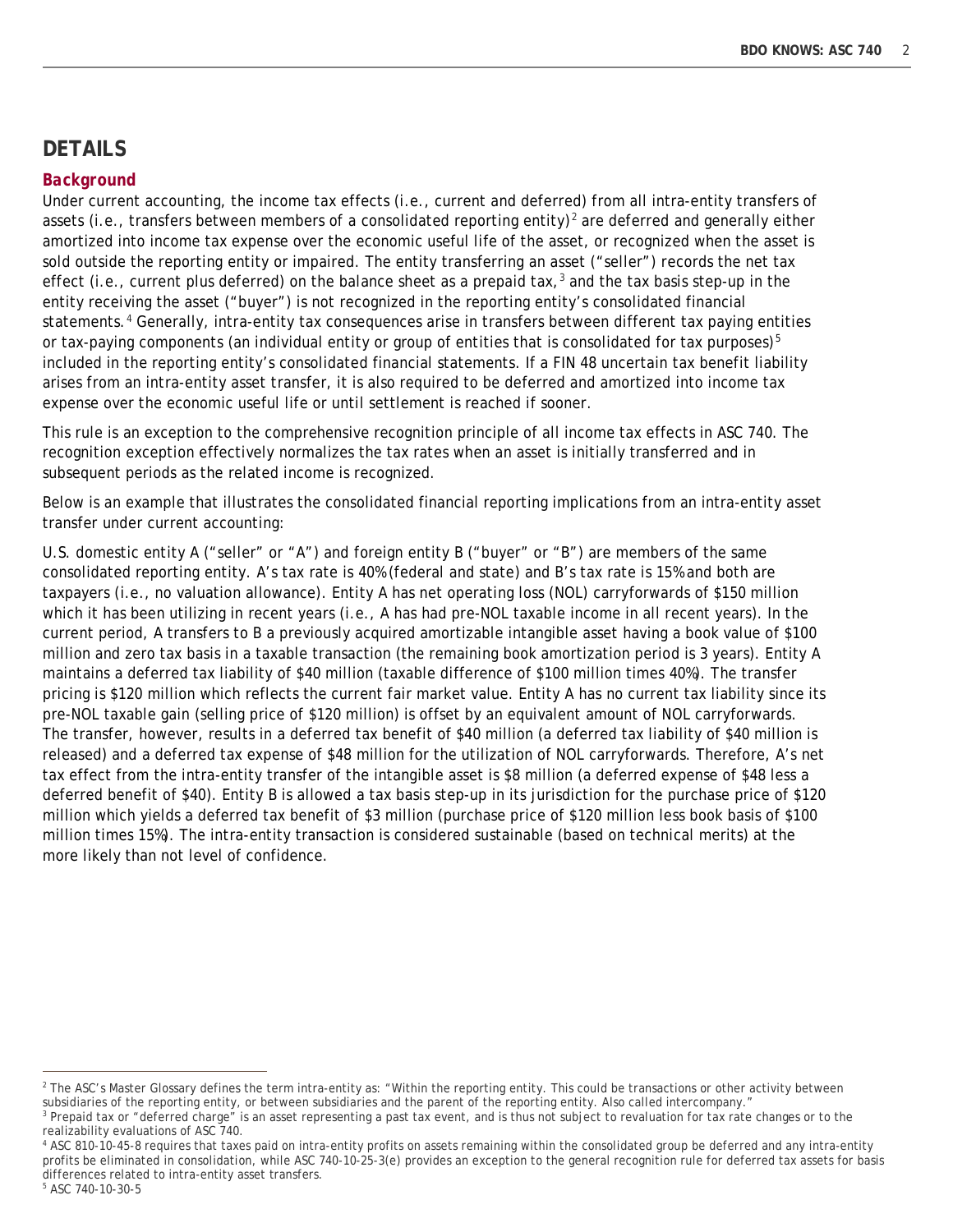Journal Entries (in '000,000): Debit: Deferred Tax Expense \$48 Credit: Deferred Tax Asset \$48 (Entry to recognize deferred tax expense in A's jurisdiction for NOL utilization) Debit: Deferred Tax Liability \$40 Credit: Deferred Tax Benefit  $$40$ (Entry to recognize the release of the previously recorded deferred liability in A's jurisdiction)

Under the existing accounting exception, the deferred tax asset of \$3 million resulting from the tax basis stepup in B's jurisdiction of \$120 million is not allowed to be recognized in the consolidated financial statements. Instead it is effectively tracked "off-balance sheet" while it is being utilized on B's local income tax return (tax amortization is also assumed to be three years for simplicity).

Over the remaining recovery period of three years, the consolidated financial statements would reflect the amortization of the prepaid tax (\$8 million) and the utilization of the off-balance sheet deferred tax benefit (\$3 million) in the following manner:

| Debit: Income tax Expense<br>Credit: Prepaid Tax                                                  | \$2.6 | \$2.6 |  |  |
|---------------------------------------------------------------------------------------------------|-------|-------|--|--|
| (Entry to amortize 1/3 of the prepaid tax or \$8 divided by 3)                                    |       |       |  |  |
| Debit: Income Tax Payable<br>Credit: Income Tax Expense (Benefit)                                 | -51   |       |  |  |
| (Entry to recognize 1/3 of the tax basis step-up or \$3 divided by 3 in the buyer's jurisdiction) |       |       |  |  |

Under current accounting, there is no impact on the effective tax rate in the period of transfer as the pretax income/gain of \$20 million is eliminated and the net tax effect of \$5 million is deferred in consolidation. This is changed by ASU 2016-16 as explained below.

## *History of ASU 2016-16:*

The FASB had twice considered eliminating the exception but eventually decided to retain the accounting due to significant concerns from various stakeholders. However, in 2014 the FASB decided to reconsider the exception as part of its Simplification Initiative. The initial proposal issued in early 2015 required recognition of both the current and deferred income tax consequences of *all* intra-entity asset transfers (i.e., including transfers of inventory) when the transfer occurs, which would conform U.S. GAAP to IFRS. However, after receiving many comments, the FASB reached a final decision in 2016 to retain the exception for inventory assets only, while eliminating it for all other assets.<sup>[6](#page-2-0)</sup>

#### **BDO OBSERVATION**

l

In our comment letter, we generally supported the FASB's original proposal to eliminate the exception for intra-entity transfers of all assets including inventory, or alternatively to leave prior GAAP unchanged. However, under the ASU, retaining the exception for inventory transfers, but eliminating it for all other assets, will require detailed tracking, which may be challenging in practice. Reporting entities will need to closely monitor their intra-entity transfers of inventory to ensure they defer all income tax effects until the inventory is sold outside the group or impaired. See below for additional discussion on inventory transfers.

<span id="page-2-0"></span><sup>&</sup>lt;sup>6</sup> The Board determined that eliminating the exception for inventory transfers would not have resulted in significantly more useful information for users of financial statements to justify the considerable implementation costs.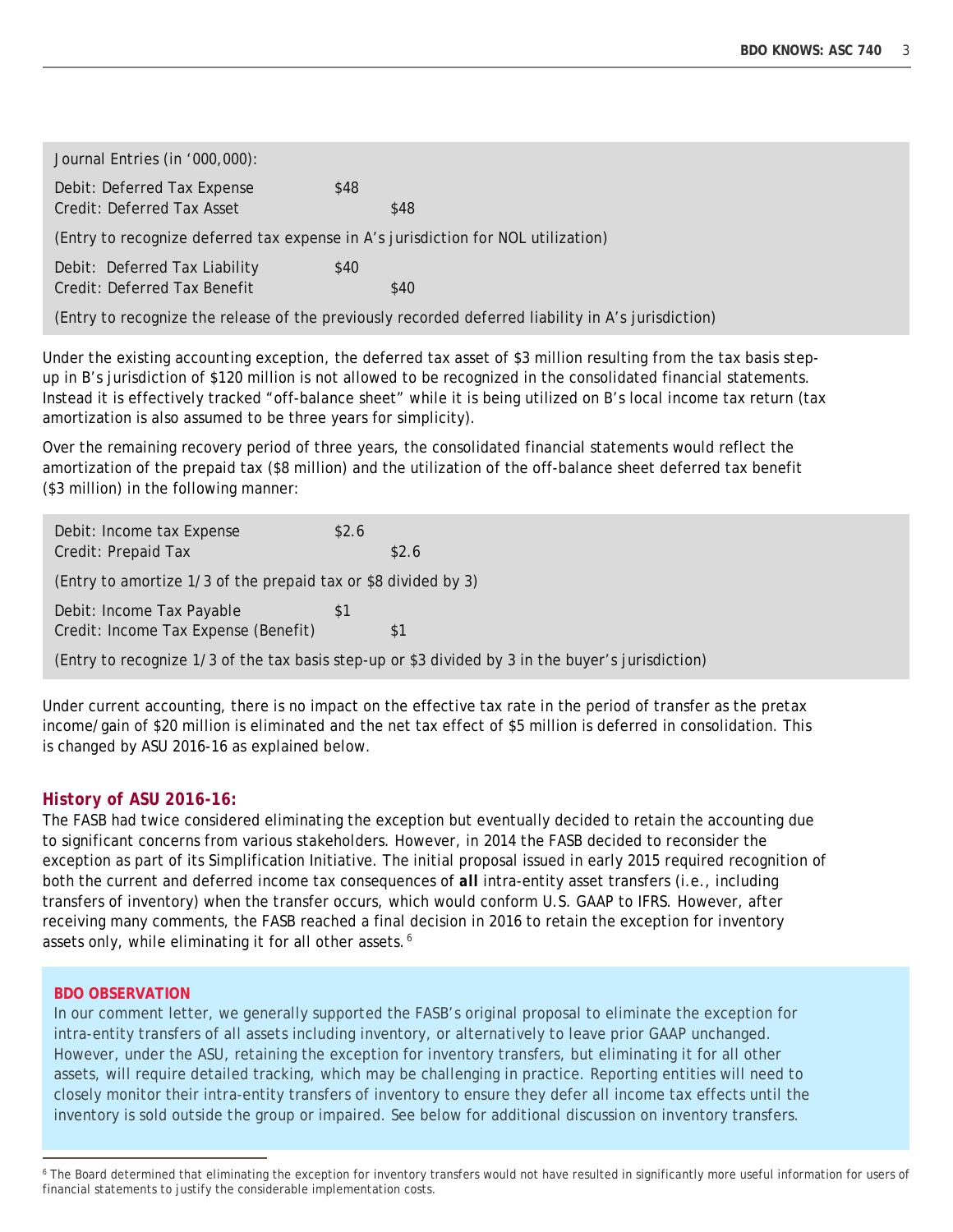#### *ASU 2016-16 Main Provisions:*

#### *Elimination of the Existing Exception for Non-Inventory Assets*

The ASU eliminates the exception for intra-entity asset transfers other than inventory so that an entity's consolidated financial statements reflect the current and deferred tax consequences of intra-entity asset transfers (other than those of inventory) when the transfer occurs. That is, intra-entity asset transfers including intangible assets, property, plant and equipment, real estate, and financial assets are subject to the change. Inventory, as defined in the ASC Master Glossary, is excluded. Generally, tax consequences arise in asset transfers between different tax paying entities (or different tax consolidation groups) of a consolidated reporting entity.[7](#page-3-0)

While the tax effects are now required to be recognized, the pretax profit from all intra-entity transfers is still required to be deferred or eliminated under the consolidation procedures of Topic 810.

To account for these tax consequences:

- 1. A current tax liability should be recognized for the estimated taxes payable on tax returns for the current year; and
- 2. A deferred tax asset (DTA) should be recognized for the estimated future tax effects attributable to the temporary difference between the buyer's tax basis in the asset and the book basis as reported on the consolidated financial statements (i.e., the seller's book basis).

If the intra-entity transfer also results in an uncertain tax position, the associated FIN 48 uncertain tax benefit liability is required to be recognized (i.e., it is no longer deferred).

The following example illustrates the change:

U.S. domestic entity X has a \$10 million cost basis in an intellectual property asset for which the tax basis is zero. In the current period, Entity X transfers the asset in a cross-border intra-entity transaction to a related foreign entity (a different tax-paying component) for \$20 million. Entity X's tax rate is 40% (federal and state) and the foreign subsidiary's tax rate is 10%. Entity X has a deferred tax liability of \$4 million when the asset is transferred to the foreign subsidiary. Entity X's tax liability is \$8 million (transfer price of \$20 million less zero tax basis times 40%). The foreign subsidiary obtains a tax basis of \$20 million. The intra-entity transaction is considered sustainable (based on technical merits) at the more likely than not level of confidence.

The following entries should be made when the transfer occurs (in '000,000):

| Debit: Income Tax Expense<br>Credit: Current Tax Payable      | \$8 | \$8 |  |  |
|---------------------------------------------------------------|-----|-----|--|--|
| (Entry to recognize the estimated current U.S. tax liability) |     |     |  |  |
| Debit: Deferred Tax Liability<br>Credit: Income Tax Expense   | \$4 | \$4 |  |  |
| (Entry to release U.S. deferred tax liability)                |     |     |  |  |
| Debit: Deferred Tax Asset<br>Credit: Deferred Tax Expense     | \$1 | \$1 |  |  |
| (Entry to recognize a foreign deferred tax asset)             |     |     |  |  |

<span id="page-3-0"></span>l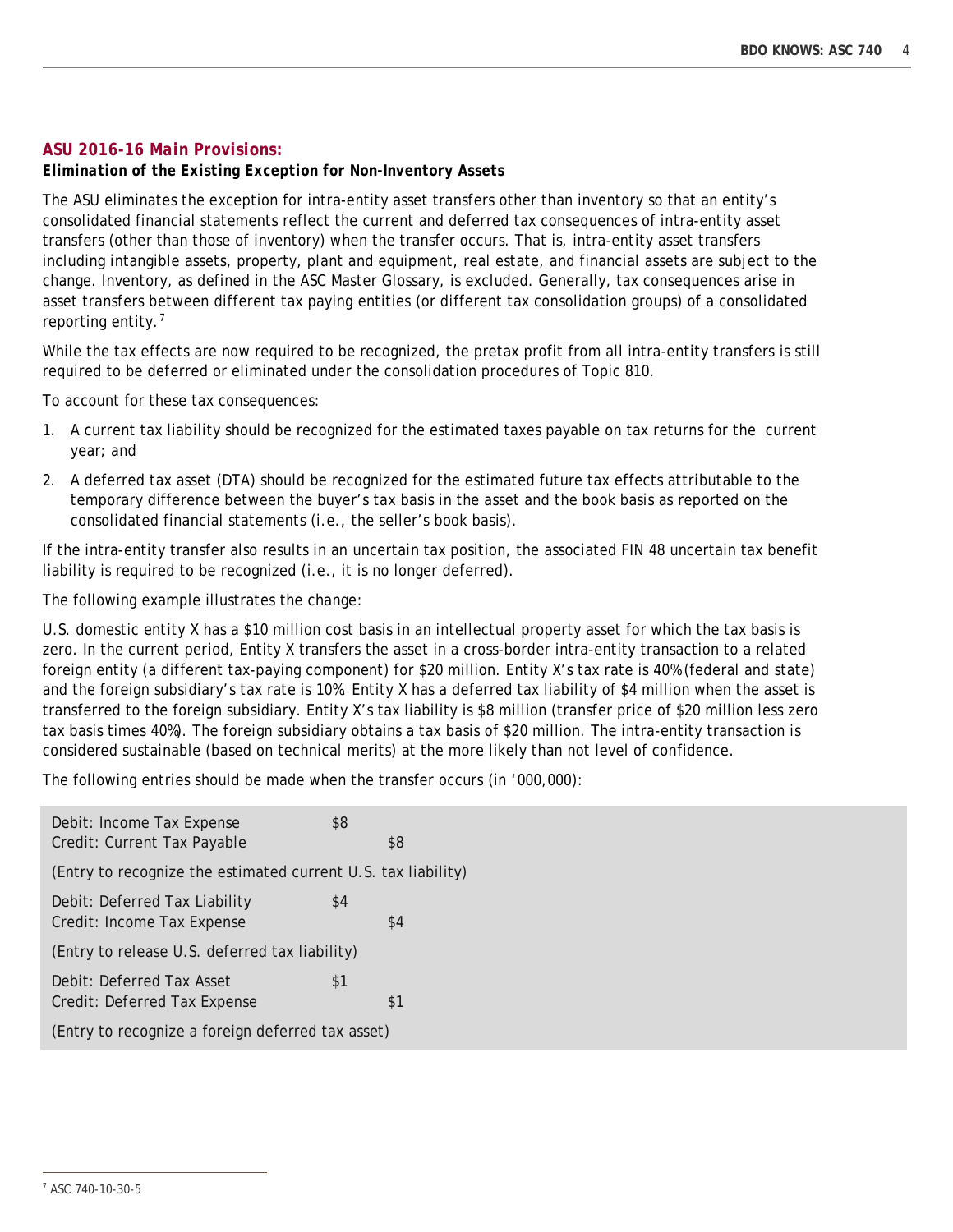As illustrated above, under ASU 2016-16, the net tax effect of an intra-entity asset transfer (except inventory) is required to be recognized in the period of transfer (i.e., it is no longer deferred).

The deferred tax asset, which under current accounting is not allowed to be recognized, is recognized under ASU 2016-16 for the difference between the buyer's tax basis (\$20 million in this example) and the consolidated book basis (\$10 million in this example). The book basis is not affected by the intra-entity transfer (i.e., book basis in consolidated financial statements is unchanged).

Unlike the current accounting, under ASU 2016-16 the consolidated effective tax rate will be affected in the period of transfer, because the net tax effect is required to be recognized (instead of deferred), while the pretax gain is still required to be eliminated.

In this example, this intra-entity transfer results in a net tax expense of \$3 million that increases the effective tax rate in the period of transfer (i.e., a permanent effect on the rate). In contrast, when the intra-entity profit is recognized in the consolidated income statement (in this example, there is an estimated profit of \$10 million when the asset is consumed in the consolidated group), there will be no tax effect to match against the income since the net tax effect has already been recognized. However, a consolidated profit exceeding \$10 million would result in a 10% tax effect. For example, if Entity X is able to generate \$25 million revenue from customers, there would be additional profit of \$5 million and a tax expense of \$500 thousand (10% times \$5 million) assuming foreign earnings are reinvested outside the U.S. This illustrates how the entity reduced its overall income tax by shifting excess profit to a lower tax jurisdiction.

Public business entities will have to disclose these tax effects in the tax rate reconciliation disclosure and related MD&A discussion.

#### *Retention of Exception for Inventory Property*

l

For intra-entity asset transfers of inventory only, recognition of current and deferred income tax consequences will continue to be deferred until the inventory has been sold to an outside party or otherwise has left the group (e.g., impaired and/or discarded). The FASB does not expect that entities will have substantial difficulty distinguishing those assets that meet the GAAP definition of inventory,<sup>[8](#page-4-0)</sup> for which the exception is retained, versus those assets that are non-inventory in character and should be accounted for under the ASU's new requirement.

When inventory is transferred in an intra-entity transaction involving two tax-paying entities, ASC 740-10-25- 3(e) will continue to preclude the recognition of a DTA for the difference between the tax basis in the buyer's tax jurisdiction and the cost as reported in the consolidated financials. The tax basis in the buyer's jurisdiction must be tracked off-balance sheet. Similarly, ASC 810-10-45-8 will continue to preclude recognition of an expense incurred (or sometimes a tax benefit if inventory is transferred at below book and tax basis) as a result of the intra-entity inventory transfer. Rather, the tax expense to the seller would be deferred on the balance sheet in consolidation (as a "prepaid tax" or "deferred charge") and recognized in income tax expense when the inventory is sold outside the group or is impaired.

The following example illustrates the application of the retained exception to intra-entity transfer of inventory between a U.S. parent of the consolidated reporting entity ("USC") and its foreign subsidiary ("FC"):

USC owns inventory with a cost basis of \$10 million and tax basis of \$12 million (excess tax basis due to tax requirement to capitalize certain costs that were expensed for book). In the current period, USC transfers the inventory to FC for \$13 million. In the subsequent period, FC sells all of the inventory to customers in its jurisdiction for a 20% markup or a selling price of \$15.6 million.

<span id="page-4-0"></span><sup>&</sup>lt;sup>8</sup> The ASC's Master Glossary defines the term inventory as: "The aggregate of those items of tangible personal property that have any of the following characteristics: (a) held for sale in the ordinary course of business, (b) in process of production for such sale, or (c) to be currently consumed in the production of goods or services to be available for sale." See appendix for an expanded definition.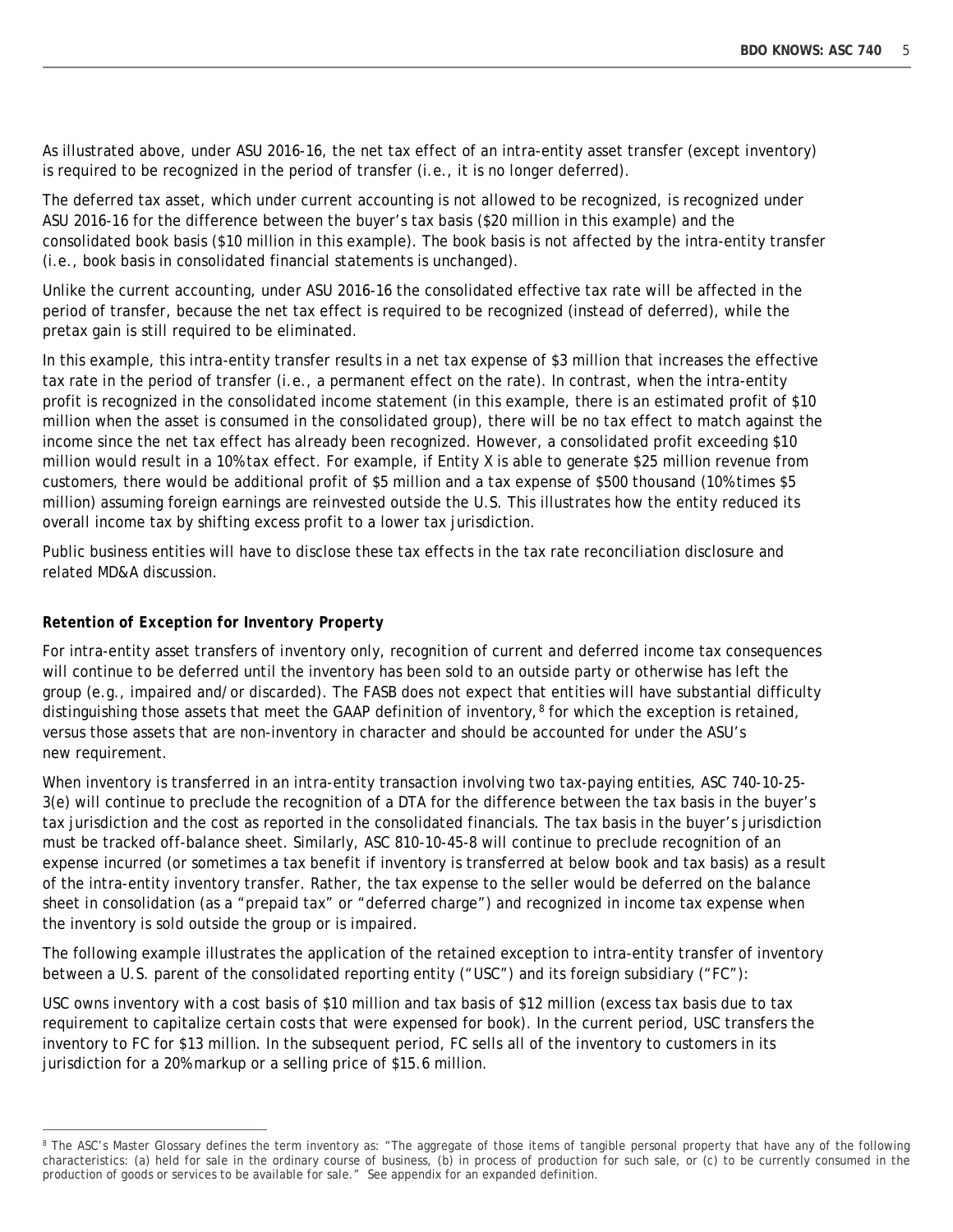USC's combined federal and state tax rate is 40%. USC is a current taxpayer (no losses or valuation allowance) and it maintains a deferred tax asset of \$800 thousand for the excess tax-over-book basis in the inventory. FC's tax rate is 10% and its tax basis in the inventory immediately after the transfer is the transaction's transfer price of \$13 million which is assumed to be a sustainable pricing position under U.S. and international transfer pricing rules.

The intra-entity inventory transfer triggers (1) a U.S. current tax expense of \$400 thousand (selling/transfer price of \$13 million less tax basis of \$12 million times 40%), (2) a U.S. deferred tax expense of \$800 thousand and (3) a foreign deferred tax benefit of \$300 thousand (tax basis of \$13 million in excess of book basis of \$10 million times 10%). The subsequent sale to customers triggers a foreign tax expense of \$260 thousand (selling price of \$15.6 million less tax basis of \$13 million times 10%).

USC would also recognize pretax income of \$3 million in its separate general ledger. However, in consolidation the pretax income is eliminated pursuant to the consolidation requirements in Topic 810 (the recognition and elimination of pretax income is not illustrated in this example).

The following tax adjustments should be made when the transfer occurs (in '000):

| Debit: Income Tax Expense                                                        | \$400   |  |  |  |
|----------------------------------------------------------------------------------|---------|--|--|--|
| Credit: Current Tax Payable                                                      | \$400   |  |  |  |
| (Entry to recognize the estimated current U.S. tax liability)                    |         |  |  |  |
| Debit: Deferred Tax Expense                                                      | \$800   |  |  |  |
| Credit: Deferred Tax Asset                                                       | \$800   |  |  |  |
| (Entry to reverse U.S. deferred tax asset previously recorded)                   |         |  |  |  |
| Debit: Prepaid Tax                                                               | \$1,200 |  |  |  |
| Credit: Income Tax Expense                                                       | \$1,200 |  |  |  |
| (Consolidation entry to defer recognition of USC's net tax expense) <sup>1</sup> |         |  |  |  |

In this illustration, the intra-entity profit (\$3 million) is eliminated and the related U.S. tax effect (\$1.2 million) is deferred in consolidation. Further, FC's tax basis step-up is not allowed to be recognized in the consolidated financial statements (see footnote 8).

The following entries should be made in the subsequent period when FC sells the inventory to its customers (in '000):

| Debit: Income Tax Expense                                    | \$1,200 |
|--------------------------------------------------------------|---------|
| Credit: Prepaid Tax                                          | \$1,200 |
| (Entry to release the deferred charge to income tax expense) |         |
| Debit: Current Income Tax Expense                            | \$260   |
| Credit: Current Tax Payable                                  | \$260   |
| (Entry to recognize the current foreign tax liability)       |         |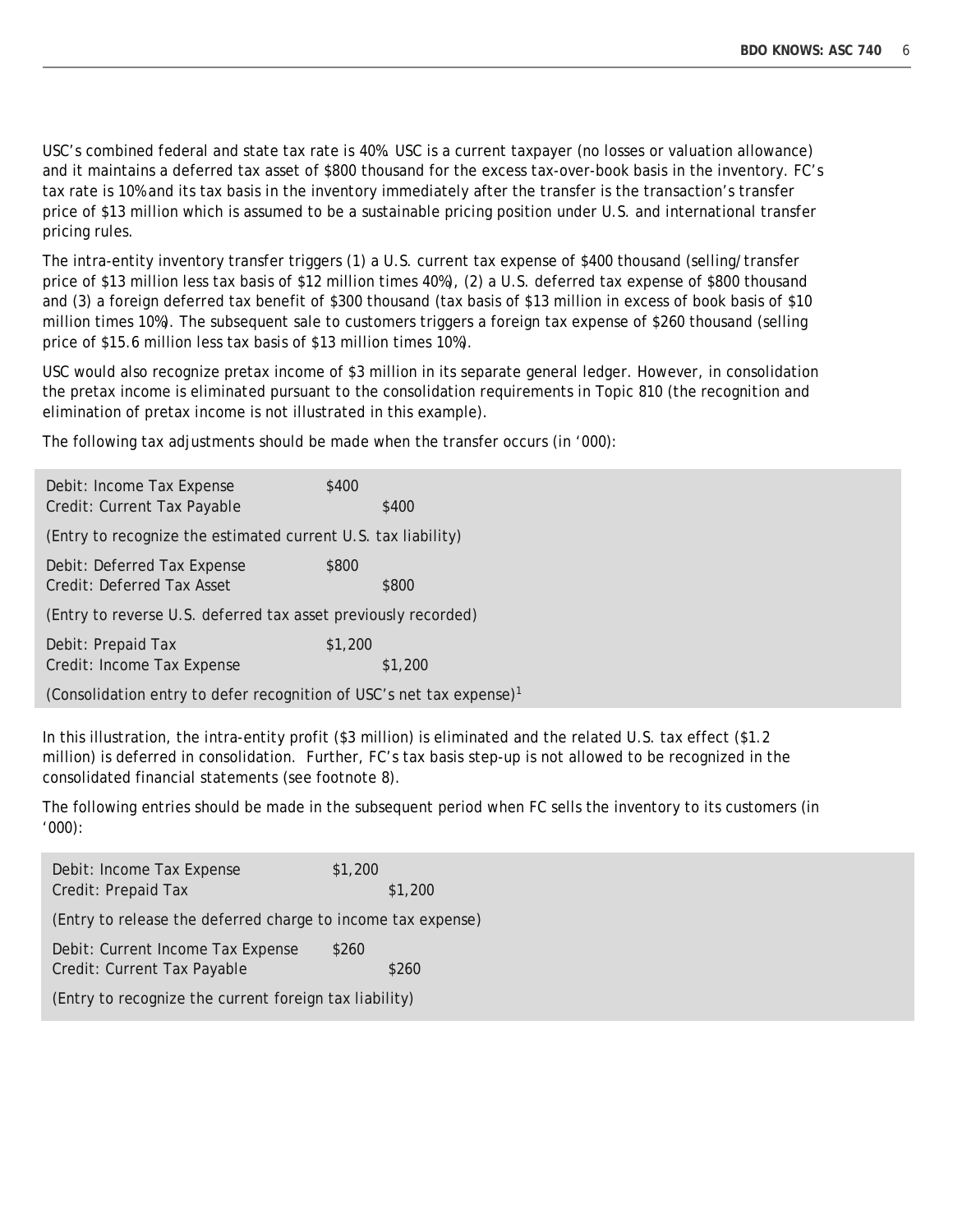In the period the inventory is sold to customers, the reporting entity would recognize pretax profit of \$5.6 million (selling price of \$15.6 million less book basis of \$10 million) and a total tax expense related to the sold inventory of \$1.46 million (an effective tax rate of about 26%).<sup>[9](#page-6-0)</sup> In this example, the intra-entity transfer of inventory resulted in tax savings due to booking incremental profit of \$2.6 million in the foreign jurisdiction where the tax rate is 10% (assuming the intra-entity transfer pricing is acceptable under relevant transfer pricing rules and USC permanently reinvests accumulated foreign earnings).

#### **BDO OBSERVATION**

l

While the recognition exception for intra-entity transfers of assets has been a long-standing U.S. GAAP rule, care should be exercised now that the FASB has decided to retain the recognition exception only for inventory. The inventory illustration above highlights the need to track the deferred tax charge and release it to income tax expense when the inventory is sold outside the group or is impaired. This could be challenging when the inventory disposal cycle straddles two or three accounting periods (i.e., tracking requirements for inventory would now be different than non-inventory). Reporting entities should have robust internal controls over this aspect of the income tax provision process. Another important aspect of retaining the recognition exception for inventory transfers is the consideration of valuation allowance accounting. One complexity that was supposed to be resolved with the elimination of the exception was whether the release of a valuation allowance concurrent with an intra-entity transfer of an asset which generates a taxable gain should also be deferred. The ASU does not address this complexity and therefore professional judgment will be required to determine whether the release of a valuation allowance due to taxable income from intra-entity transfers of inventory should also be deferred.

#### *Outbound Transfers of Intangible Property under Section 367(d)[10](#page-6-1)*

The ASU is responsive to increasingly common cross-border outbound transfers of intellectual property. U.S. tax rules governing cross-border transfers of intangible assets are complex and unique. For example a U.S. entity can elect to treat an outbound transfer of intellectual property as an outright sale or as a "delayed recognition" transaction for U.S. federal tax purposes. Outright sale treatment triggers taxable income recognition in the period of transfer, whereas a deferred gain transaction requires inclusion of U.S. taxable income in future periods. The latter treatment is governed by Internal Revenue Code section 367(d) which requires the U.S. entity to include "deemed royalties" throughout the economic useful life of the intangible asset. Furthermore, the "deemed royalties" must be "commensurate with income," which generally means royalties must reflect the income producing capacity of the intangible asset. That is, the U.S. entity is taxed annually on deemed royalties which must reflect arm's length transfer pricing.<sup>11</sup>

A question arises as to how to account for the future income tax consequences of outbound transfers of intellectual property transactions governed by section 367(d). The ASU does not address this question and professional judgment is required as in many of these outbound transfers neither the book basis nor the U.S. tax basis changes.

One view is to accept the tax law construct of delayed recognition and recognize income tax expense in future periods as the deemed royalties are included in the U.S. tax return. That is, there would be no income tax accounting to record in the period of transfer since there is no taxable temporary difference to account for. This view is premised on the fact that for U.S. income purposes, the U.S. tax liability is not considered "fixed and determinable" at the time of the transfer. Under this view, income tax expense is matched with income generated from consumption of the asset and it requires no adjustment (unless deemed royalties in this situation are considered an uncertain tax position/benefit).

<span id="page-6-1"></span><span id="page-6-0"></span><sup>&</sup>lt;sup>9</sup> The effective tax rate of 26% is comprised of (i) consolidated pretax income of \$5.6 million, less (ii) US tax expense of \$1.2 million, less (iii) foreign tax expense of \$560 thousand minus unrecorded tax benefit from <sup>10</sup> Transfers of intangible property (within the meaning of Internal Revenue Code section 936(h)(3)(B)) by a U.S. person to a related foreign corporation in a non-recognition exchange described in section 351 or 361 are treated as a sale in exchange for payments contingent upon the productivity, use, or disposition of the asset.

<span id="page-6-2"></span><sup>&</sup>lt;sup>11</sup> U.S. transfer pricing rules under Internal Revenue Code section 482 apply to these transactions.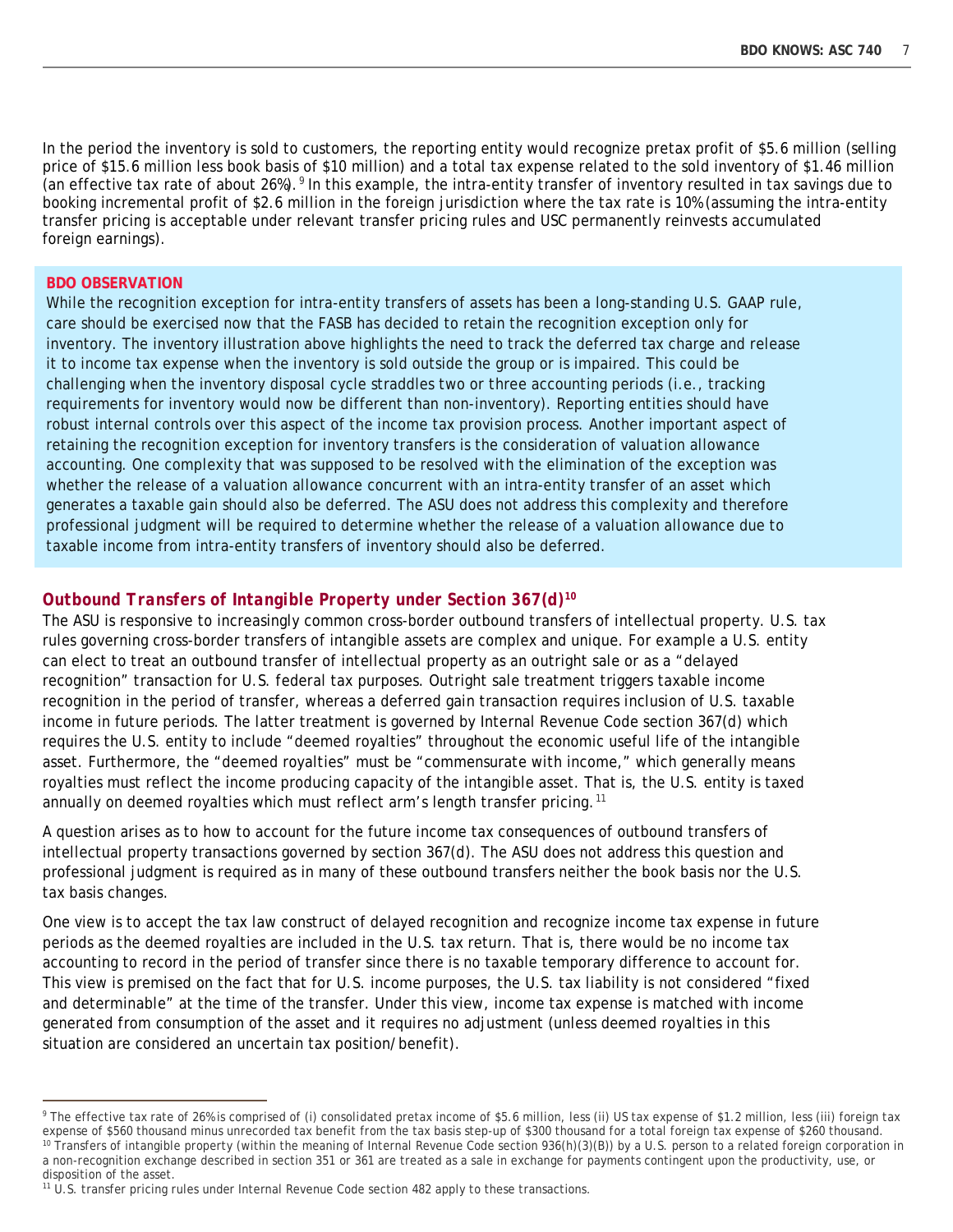There might be other acceptable views. Reporting entities undertaking outbound transfers of intellectual properties should consult with their financial statement auditors and tax advisors to determine the most appropriate treatment when they adopt the ASU.

#### *Interim Reporting*

The FASB indicated in the ASU's basis for conclusions that reporting entities will be required to determine whether the income tax effects from intra-entity transfers should be included in the estimate of the annual effective tax rate from continuing operations or recognized as a discrete period tax effect. As such, reporting entities will need to consider the guidance in paragraphs 740-270-30-12 through 30-13 which require the exclusion of significant unusual or infrequently occurring items from the estimated annual effective tax rate from continuing operations and determine whether the income tax effects from intra-entity transfers qualify for exclusion and should be accounted for discretely. Due consideration should also be given to internal controls over income taxes to ensure these transactions are timely identified and evaluated to determine the appropriate treatment.

### *Effective Date and Transition Method*

#### *Mandatory Effective Date*

The ASU is effective for public business entities for annual reporting periods beginning after December 15, 2017 and interim reporting periods within those fiscal years. It is effective for private entities for annual reporting periods beginning after December 15, 2018 and interim periods within annual periods beginning after December 15, 2019.

#### *Early Adoption*

An entity may elect early adoption, but it must do so in the first interim period of an annual period if it issues interim financial statements. Therefore, calendar year public business entities cannot early adopt the ASU in calendar year 2016. Such entities can elect to early adopt in calendar year 2017. In contrast, a reporting entity with a September 30 fiscal year end can elect early adoption of the ASU since it can still apply it in the first interim period ending December 31.

#### *Transition Method*

The ASU is applied on a modified retrospective basis in the period of adoption. This means the unamortized balance of a prepaid tax/deferred charge (seller's tax) due to a prior intra-entity asset transfer is derecognized through an adjustment to opening retained earnings, avoiding the impact on income tax expense that would have resulted absent adoption of the ASU. Conversely, the remaining off-balance sheet deferred tax asset (from the buyer's tax basis step-up) is recognized, net of any valuation allowance, through opening retained earnings. That is, if a valuation allowance is initially required on a newly recognized deferred tax asset, it is also recognized through opening retained earnings. However, subsequent release of a valuation allowance initially recognized through retained earnings is generally recognized as income tax benefit in the period of release. That is, the release is not allowed to be "traced" back to retained earnings.

In summary, all of the effects of initial adoption are recognized through opening retained earnings as part of a cumulative-effect adjustment as of the beginning of the period of adoption. The comparative prior period's financial statements should not be restated.

For example, a calendar year public entity which adopts the ASU in its 2018 annual period would adjust opening retained earnings (i.e., January 1, 2018) for any unamortized prepaid tax/deferred charge balance and any unrecognized deferred tax asset, net of valuation allowance. The 2016 and 2017 comparative periods would not be adjusted for the adoption of the ASU. If the entity elects to early adopt in calendar year 2017, it would adjust its opening retained earnings (i.e., January 1, 2017) for any unamortized prepaid tax/deferred charge balance and any unrecognized deferred tax asset, net of the valuation allowance. The 2015 and 2016 comparative periods would not be adjusted for the adoption of the ASU.